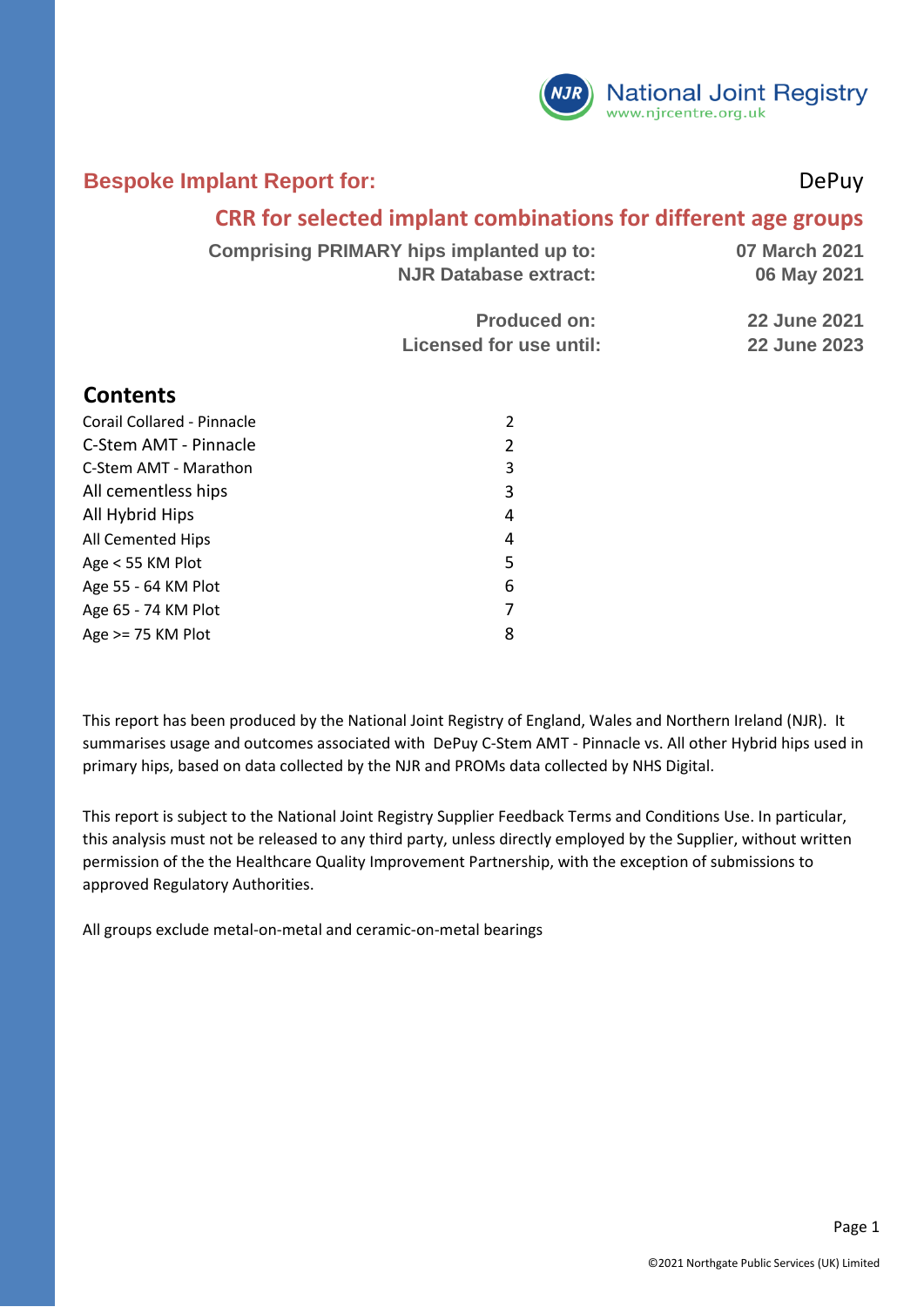### **Cumulative Revision Rate**

## **Group 1: Corail Collared - Pinnacle**

| <b>Period</b><br>/years | Age $< 55$                  | Age 55-64                    | Age 65-74                   | Age $>= 75$                 |
|-------------------------|-----------------------------|------------------------------|-----------------------------|-----------------------------|
|                         |                             |                              |                             |                             |
|                         | $0.73\%$ (0.60% - 0.87%)    | $0.56\%$ (0.47% - 0.65%)     | $0.50\%$ (0.43% - 0.57%)    | $0.71\%$ (0.61% - 0.81%)    |
|                         | 1.20% (1.03% - 1.39%)       | $0.88\%$ (0.77% - 1.00%)     | $0.74\%$ (0.66% - 0.83%)    | $0.90\%$ (0.79% - 1.02%)    |
|                         | 1.76% (1.54% - 2.00%)       | 1.14% (1.01% - 1.28%)        | $0.94\%$ (0.84% - 1.05%)    | 1.04% (0.92% - 1.18%)       |
| 4                       | 2.26% (2.00% - 2.54%)       | 1.35% (1.20% - 1.50%)        | 1.08% (0.97% - 1.19%)       | $1.13\%$ (1.00% - 1.27%)    |
|                         | 2.50% (2.22% - 2.80%)       | $1.50\%$ (1.34% - 1.67%)     | $1.19\%$ (1.07% - 1.31%)    | $1.28\%$ (1.13% - 1.43%)    |
| 61                      | 2.72% (2.41% - 3.05%)       | $1.65\%$ (1.47% - 1.83%)     | $1.31\%$ (1.18% - 1.45%)    | 1.38% (1.22% - 1.55%)       |
|                         | 2.89% (2.56% - 3.24%)       | 1.83% (1.64% - 2.04%)        | 1.41% (1.27% - 1.56%)       | 1.49% (1.31% - 1.69%)       |
|                         | 3.17% (2.80% - 3.57%)       | 1.95% (1.74% - 2.18%)        | 1.51% (1.36% - 1.68%)       | 1.67% (1.46% - 1.90%)       |
| 9                       | $3.55\%$ (3.11% - 4.01%)    | $2.15\%$ (1.91% - 2.41%)     | 1.65% (1.46% - 1.84%)       | 1.91% (1.64% - 2.22%)       |
| 10 <sup>1</sup>         | $(3.98\% (3.46\% - 4.57\%)$ | $(2.33\% (2.04\% - 2.63\%))$ | $(1.79\% (1.57\% - 2.03\%)$ | $(2.01\% (1.71\% - 2.42\%)$ |
| 11                      | 4.27% (3.67% - 4.99%)       | 2.58% (2.23% - 3.00%)        | 1.96% (1.68% - 2.26%)       | 2.52% (1.99% - 3.14%)       |
| 12                      | $5.10\%$ (4.15% - 6.14%)    | $2.69\%$ (2.29% - 3.16%)     | 2.15% (1.78% - 2.61%)       | 2.83% (2.09% - 3.87%)       |
| 13                      | $5.10\%$ (4.15% - 6.51%)    | 2.98% (2.45% - 3.68%)        | 2.38% (1.85% - 3.05%)       | 2.83% (2.09% - 4.58%)       |
| 14                      | 5.71% (4.32% - 7.86%)       | 3.38% (2.53% - 4.37%)        | 2.38% (1.85% - 3.40%)       |                             |
| 15                      |                             | 3.38% (2.53% - 5.02%)        |                             |                             |

### **Group 2: C-Stem AMT - Pinnacle**

| <b>Period</b><br>/years | Age $< 55$                   | Age 55-64                    | Age 65-74                    | Age $>= 75$                  |
|-------------------------|------------------------------|------------------------------|------------------------------|------------------------------|
|                         |                              |                              |                              |                              |
|                         | $0.81\%$ (0.45% - 1.29%)     | $0.48\%$ (0.30% - 0.72%)     | $0.63\%$ (0.48% - 0.81%)     | $0.75\%$ (0.58% - 0.94%)     |
|                         | 1.15% (0.70% - 1.74%)        | $0.77\%$ (0.51% - 1.09%)     | $0.96\%$ (0.76% - 1.18%)     | 1.03% (0.82% - 1.26%)        |
|                         | 1.36% (0.85% - 2.07%)        | $0.91\%$ (0.62% - 1.26%)     | 1.06% (0.85% - 1.30%)        | 1.29% (1.04% - 1.56%)        |
|                         | 1.53% (0.95% - 2.26%)        | $1.11\%$ (0.76% - 1.53%)     | 1.22% (0.98% - 1.50%)        | 1.49% (1.20% - 1.81%)        |
| 5                       | $1.88\%$ (1.18% - 2.87%)     | 1.36% (0.94% - 1.89%)        | 1.38% (1.11% - 1.71%)        | 1.61% (1.30% - 1.97%)        |
| 6I                      | $1.88\%$ (1.18% - 3.06%)     | $1.61\%$ (1.10% - 2.23%)     | 1.59% (1.26% - 1.96%)        | 1.73% (1.38% - 2.18%)        |
|                         | $1.88\%$ (1.18% - 3.31%)     | 1.95% (1.31% - 2.76%)        | $1.65\%$ (1.31% - 2.11%)     | 1.86% (1.45% - 2.34%)        |
| 8                       | 2.50% (1.38% - 4.09%)        | 2.67% (1.76% - 3.80%)        | 1.86% (1.43% - 2.37%)        | 2.18% (1.63% - 2.95%)        |
| 9                       | 2.50% (1.38% - 4.33%)        | 2.67% (1.76% - 3.98%)        | $2.02\%$ (1.52% - 2.63%)     | 2.18% (1.63% - 3.22%)        |
| 10                      | $(2.50\% (1.38\% - 4.74\%))$ | $(2.67\% (1.76\% - 4.18\%))$ | $(2.25\% (1.63\% - 3.06\%))$ | $(2.18\% (1.63\% - 3.58\%))$ |
| 11                      | 2.50% (1.38% - 5.20%)        | 2.67% (1.76% - 4.44%)        | 2.55% (1.77% - 3.62%)        | $2.18\%$ (1.63% - 4.02%)     |
| 12                      |                              | 2.67% (1.76% - 4.71%)        | 2.55% (1.77% - 3.89%)        | $2.18\%$ (1.63% - 4.49%)     |
| 13                      |                              | 2.67% (1.76% - 4.94%)        | $2.55\%$ (1.77% - 4.16%)     |                              |
| 14                      |                              | 2.67% (1.76% - 5.46%)        | 2.55% (1.77% - 4.80%)        |                              |
| 15                      |                              |                              |                              |                              |

Cumulative revision rate with 95% confidence intervals Rate is only reported for times where more than 40 remain at risk Endpoint: Revision for any reason

(NJR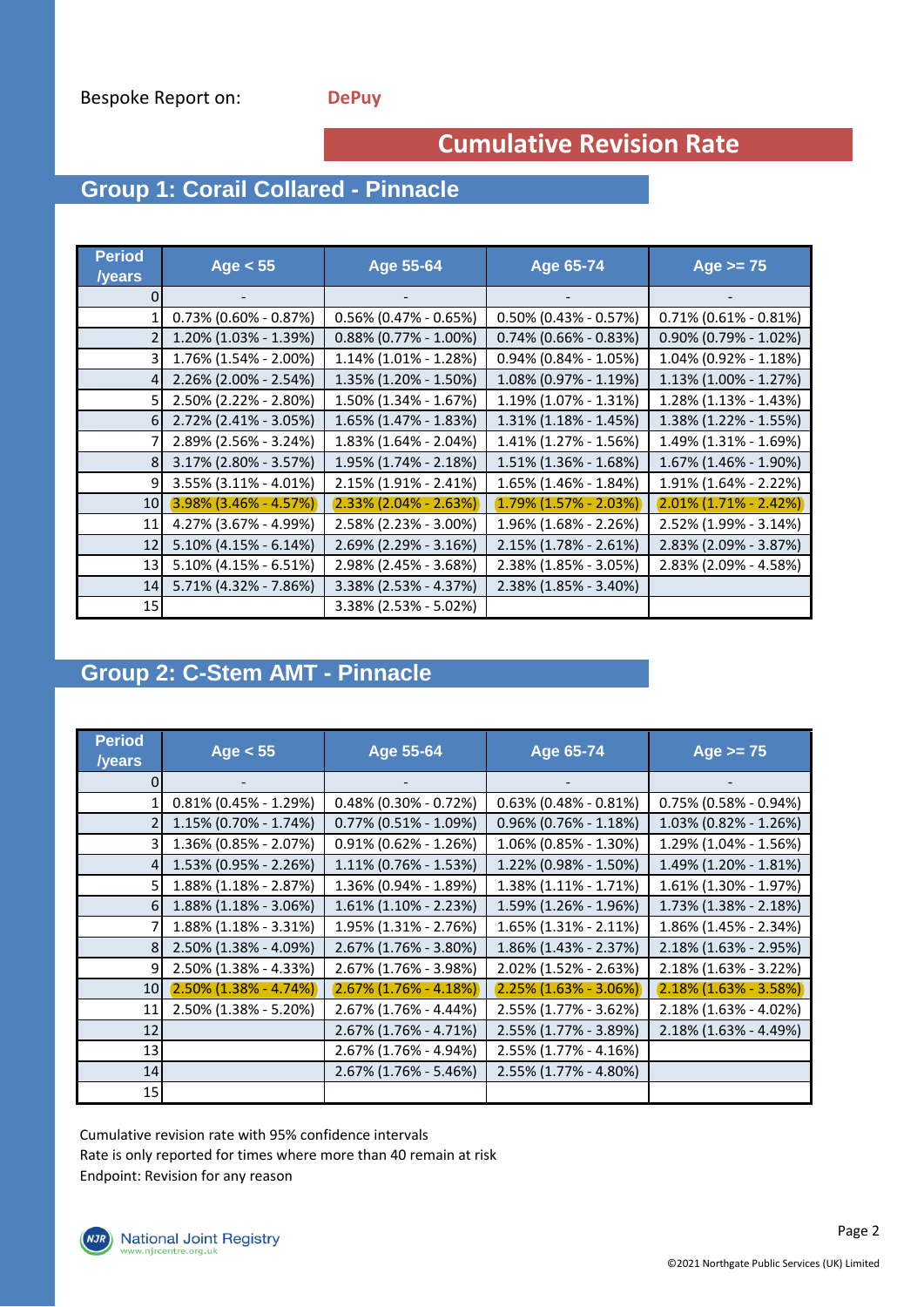## **Cumulative Revision Rate**

## **Group 3: C-Stem AMT - Marathon**

| <b>Period</b><br>/years | Age $< 55$                   | Age 55-64                    | <b>Age 65-74</b>            | Age $>= 75$                  |
|-------------------------|------------------------------|------------------------------|-----------------------------|------------------------------|
|                         |                              |                              |                             |                              |
|                         | $0.60\%$ (0.15% - 1.48%)     | $0.86\%$ (0.46% - 1.39%)     | $0.60\%$ (0.42% - 0.83%)    | $0.41\%$ (0.29% - 0.56%)     |
|                         | $0.60\%$ (0.15% - 1.58%)     | 1.18% (0.68% - 1.82%)        | $0.80\%$ (0.58% - 1.06%)    | $0.65\%$ (0.49% - 0.84%)     |
|                         | 1.11% (0.34% - 2.45%)        | 1.69% (1.04% - 2.51%)        | 1.10% (0.82% - 1.43%)       | $0.83\%$ (0.64% - 1.05%)     |
|                         | 1.86% (0.65% - 3.81%)        | $1.69\%$ (1.04% - 2.60%)     | 1.37% (1.04% - 1.76%)       | $0.93\%$ (0.72% - 1.18%)     |
|                         | 1.86% (0.65% - 4.03%)        | 2.27% (1.43% - 3.33%)        | 1.52% (1.16% - 1.96%)       | 1.01% (0.78% - 1.30%)        |
| 6                       | $(1.86\% (0.65\% - 4.50\%))$ | 2.49% (1.59% - 3.83%)        | 1.60% (1.22% - 2.07%)       | 1.18% (0.90% - 1.56%)        |
|                         |                              | 2.49% (1.59% - 4.11%)        | 1.72% (1.29% - 2.29%)       | 1.27% (0.95% - 1.81%)        |
| 8                       |                              | 2.49% (1.59% - 4.42%)        | 1.72% (1.29% - 2.45%)       | 1.27% (0.95% - 2.03%)        |
| 9                       |                              | $(2.49\% (1.59\% - 4.96\%))$ | 1.72% (1.29% - 2.65%)       | 1.73% (0.98% - 2.97%)        |
| 10                      |                              |                              | $(1.72\% (1.29\% - 3.04\%)$ | $(1.73\% (0.98\% - 3.65\%))$ |
| 11                      |                              |                              | 4.50% (1.84% - 8.48%)       |                              |
| 12                      |                              |                              |                             |                              |
| 13                      |                              |                              |                             |                              |
| 14                      |                              |                              |                             |                              |
| 15                      |                              |                              |                             |                              |

#### **Group 4: All cementless hips**

| <b>Period</b><br>/years | Age $< 55$                   | Age 55-64                   | Age 65-74                   | Age $>= 75$                  |
|-------------------------|------------------------------|-----------------------------|-----------------------------|------------------------------|
|                         |                              |                             |                             |                              |
|                         | $0.90\%$ (0.84% - 0.97%)     | $0.82\%$ (0.77% - 0.87%)    | $0.87\%$ (0.83% - 0.92%)    | 1.23% (1.16% - 1.30%)        |
|                         | $1.43\%$ (1.35% - 1.52%)     | $1.22\%$ (1.16% - 1.29%)    | $1.18\%$ (1.13% - 1.24%)    | 1.51% (1.43% - 1.59%)        |
|                         | 1.86% (1.76% - 1.96%)        | $1.54\%$ (1.48% - 1.61%)    | 1.43% (1.37% - 1.49%)       | 1.69% (1.61% - 1.78%)        |
|                         | 2.22% (2.11% - 2.33%)        | 1.79% (1.71% - 1.87%)       | 1.62% (1.55% - 1.68%)       | 1.87% (1.78% - 1.96%)        |
| 51                      | 2.57% (2.45% - 2.69%)        | 2.02% (1.94% - 2.10%)       | 1.81% (1.74% - 1.88%)       | 2.03% (1.94% - 2.13%)        |
| 6 I                     | 2.92% (2.79% - 3.06%)        | 2.25% (2.16% - 2.34%)       | 2.02% (1.94% - 2.09%)       | 2.22% (2.11% - 2.32%)        |
|                         | 3.24% (3.09% - 3.39%)        | $2.54\%$ (2.44% - 2.64%)    | 2.17% (2.09% - 2.25%)       | 2.42% (2.30% - 2.53%)        |
| 81                      | 3.56% (3.40% - 3.72%)        | 2.80% (2.70% - 2.91%)       | 2.41% (2.32% - 2.50%)       | 2.66% (2.53% - 2.78%)        |
| 9                       | $3.83\%$ (3.66% - 4.01%)     | $3.13\%$ (3.01% - 3.25%)    | $2.65\%$ (2.55% - 2.75%)    | 2.89% (2.75% - 3.04%)        |
| 10 <sup>1</sup>         | $(4.15\% (3.96\% - 4.34\%))$ | $(3.42\%)(3.28\% - 3.55\%)$ | $(2.96\% (2.85\% - 3.08\%)$ | $(3.16\% (3.00\% - 3.33\%))$ |
| 11                      | 4.53% (4.31% - 4.75%)        | 3.75% (3.60% - 3.90%)       | 3.29% (3.16% - 3.42%)       | $3.42\%$ (3.23% - 3.61%)     |
| 12                      | 4.94% (4.68% - 5.20%)        | 4.15% (3.97% - 4.32%)       | 3.71% (3.56% - 3.87%)       | 3.72% (3.49% - 3.96%)        |
| 13                      | 5.39% (5.08% - 5.70%)        | 4.50% (4.30% - 4.71%)       | 4.12% (3.93% - 4.31%)       | 4.18% (3.87% - 4.50%)        |
| 14                      | 5.95% (5.57% - 6.34%)        | 5.05% (4.80% - 5.30%)       | 4.56% (4.32% - 4.79%)       | 4.45% (4.08% - 4.84%)        |
| 15 <sub>l</sub>         | $6.26\%$ (5.83% - 6.74%)     | 5.68% (5.36% - 6.02%)       | 4.89% (4.61% - 5.19%)       | $5.03\%$ (4.48% - 5.65%)     |

Cumulative revision rate with 95% confidence intervals 6.33% (4.69% - 8.94%) Rate is only reported for times where more than 40 remain at risk Endpoint: Revision for any reason

5.03% (4.48% - 6.04%)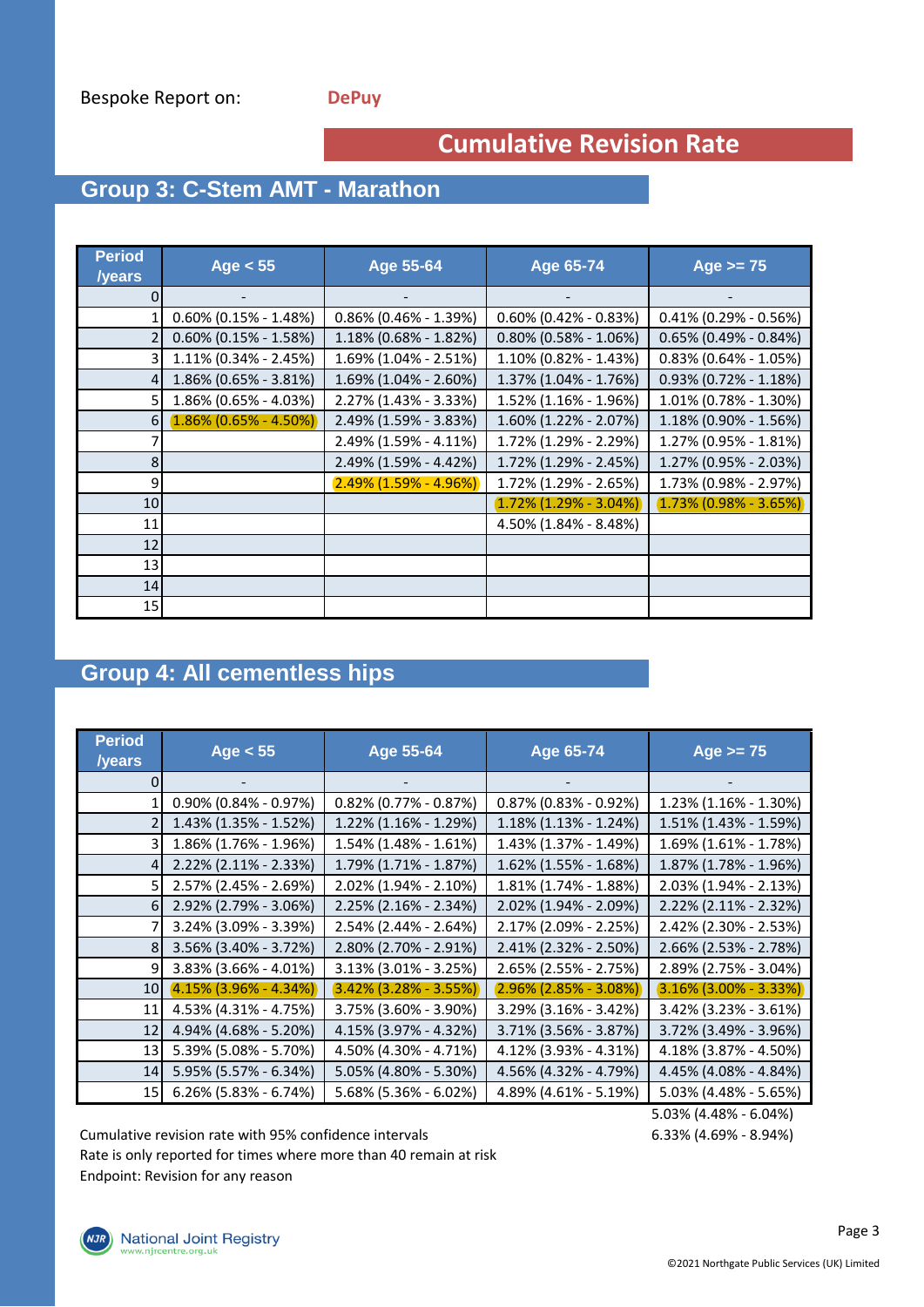## **Cumulative Revision Rate**

## **Group 5: All Hybrid Hips**

| <b>Period</b><br>/years | Age $< 55$                   | Age 55-64                    | Age 65-74                | Age $>= 75$                  |
|-------------------------|------------------------------|------------------------------|--------------------------|------------------------------|
|                         |                              |                              |                          |                              |
|                         | $0.80\%$ (0.70% - 0.91%)     | $0.67\%$ (0.60% - 0.74%)     | $0.78\%$ (0.73% - 0.84%) | $0.81\%$ (0.75% - 0.86%)     |
|                         | $1.16\%$ (1.04% - 1.29%)     | $0.97\%$ (0.89% - 1.05%)     | 1.05% (0.99% - 1.11%)    | 1.03% (0.97% - 1.09%)        |
|                         | 1.41% (1.26% - 1.56%)        | 1.20% (1.11% - 1.29%)        | 1.25% (1.18% - 1.32%)    | 1.23% (1.16% - 1.30%)        |
| 4                       | 1.62% (1.47% - 1.79%)        | $1.44\%$ (1.34% - 1.55%)     | 1.44% (1.36% - 1.51%)    | 1.45% (1.37% - 1.53%)        |
|                         | 1.95% (1.77% - 2.14%)        | $1.64\%$ (1.53% - 1.76%)     | 1.65% (1.57% - 1.74%)    | $1.61\%$ (1.53% - 1.70%)     |
| 6                       | $2.32\%$ (2.11% - 2.53%)     | 1.87% (1.74% - 2.00%)        | 1.82% (1.73% - 1.92%)    | 1.77% (1.68% - 1.87%)        |
|                         | $2.66\%$ (2.43% - 2.91%)     | 2.14% (2.00% - 2.29%)        | 2.03% (1.93% - 2.13%)    | 1.92% (1.82% - 2.03%)        |
|                         | 2.94% (2.68% - 3.21%)        | 2.44% (2.28% - 2.60%)        | 2.28% (2.17% - 2.40%)    | 2.12% (2.00% - 2.24%)        |
| 91                      | 3.34% (3.05% - 3.65%)        | 2.76% (2.58% - 2.95%)        | 2.53% (2.40% - 2.66%)    | 2.32% (2.19% - 2.46%)        |
| 10 <sup>1</sup>         | $(3.59\% (3.27\% - 3.92\%))$ | $(3.05\% (2.85\% - 3.26\%))$ | $2.86\%$ (2.71% - 3.02%) | $(2.49\% (2.34\% - 2.65\%))$ |
| 11                      | 4.00% (3.63% - 4.39%)        | 3.37% (3.14% - 3.60%)        | 3.22% (3.05% - 3.40%)    | 2.72% (2.53% - 2.91%)        |
| 12                      | 4.50% (4.07% - 4.95%)        | 3.79% (3.53% - 4.06%)        | 3.58% (3.37% - 3.78%)    | 2.99% (2.77% - 3.23%)        |
| 13                      | 5.06% (4.56% - 5.60%)        | 4.12% (3.83% - 4.42%)        | 3.77% (3.55% - 3.99%)    | 3.17% (2.90% - 3.45%)        |
| 14                      | $5.61\%$ (5.03% - 6.25%)     | 4.40% (4.08% - 4.73%)        | 4.10% (3.84% - 4.36%)    | 3.26% (2.97% - 3.63%)        |
| 15 <sub>l</sub>         | $6.34\%$ (5.62% - 7.12%)     | 4.82% (4.44% - 5.23%)        | 4.35% (4.05% - 4.66%)    | 3.36% (3.02% - 3.78%)        |

#### **Group 6: All cemented Hips**

| <b>Period</b><br><b>/years</b> | Age $< 55$                  | Age 55-64                    | Age 65-74                   | Age $>= 75$                  |
|--------------------------------|-----------------------------|------------------------------|-----------------------------|------------------------------|
|                                |                             |                              |                             |                              |
|                                | $0.70\%$ (0.57% - 0.84%)    | $0.55\%$ (0.48% - 0.62%)     | $0.52\%$ (0.49% - 0.56%)    | $0.57\%$ (0.54% - 0.60%)     |
|                                | 1.18% (1.00% - 1.37%)       | $0.90\%$ (0.81% - 0.99%)     | $0.80\%$ (0.75% - 0.85%)    | $0.80\%$ (0.77% - 0.84%)     |
|                                | 1.57% (1.36% - 1.80%)       | 1.20% (1.10% - 1.30%)        | 1.09% (1.03% - 1.14%)       | 1.00% (0.96% - 1.05%)        |
| 4                              | 1.94% (1.70% - 2.19%)       | 1.44% (1.33% - 1.55%)        | 1.31% (1.25% - 1.38%)       | $1.18\%$ (1.13% - 1.23%)     |
|                                | 2.24% (1.98% - 2.52%)       | 1.75% (1.62% - 1.88%)        | 1.55% (1.48% - 1.61%)       | 1.36% (1.30% - 1.41%)        |
| 6I                             | $(2.72\% (2.42\% - 3.04\%)$ | 2.02% (1.89% - 2.17%)        | 1.80% (1.72% - 1.87%)       | 1.53% (1.47% - 1.59%)        |
|                                | 3.04% (2.72% - 3.39%)       | 2.33% (2.18% - 2.49%)        | 2.04% (1.96% - 2.13%)       | 1.73% (1.66% - 1.80%)        |
| 8 <sup>1</sup>                 | $3.48\%$ (3.11% - 3.87%)    | 2.70% (2.53% - 2.87%)        | 2.35% (2.26% - 2.44%)       | 1.91% (1.83% - 1.98%)        |
| 9                              | $3.97\%$ (3.56% - 4.41%)    | $(3.09\% (2.90\% - 3.29\%))$ | 2.69% (2.59% - 2.80%)       | $2.10\%$ (2.02% - 2.18%)     |
| 10 <sub>1</sub>                | 4.47% (4.00% - 4.97%)       | 3.59% (3.38% - 3.81%)        | $(3.05\% (2.94\% - 3.17\%)$ | $(2.32\% (2.23\% - 2.42\%))$ |
| 11                             | 5.29% (4.73% - 5.87%)       | 4.14% (3.89% - 4.39%)        | 3.50% (3.37% - 3.63%)       | 2.59% (2.48% - 2.70%)        |
| 12                             | $6.30\%$ (5.64% - 7.00%)    | 4.86% (4.57% - 5.15%)        | 4.01% (3.86% - 4.16%)       | 2.83% (2.71% - 2.96%)        |
| 13                             | 7.00% (6.25% - 7.78%)       | 5.57% (5.24% - 5.91%)        | 4.43% (4.26% - 4.60%)       | 3.02% (2.88% - 3.17%)        |
| 14                             | 7.69% (6.86% - 8.60%)       | 6.29% (5.92% - 6.68%)        | 4.82% (4.63% - 5.01%)       | 3.20% (3.04% - 3.37%)        |
| 15                             | 8.55% (7.58% - 9.57%)       | $6.88\%$ (6.46% - 7.32%)     | 5.33% (5.11% - 5.55%)       | $3.46\%$ (3.25% - 3.67%)     |

Cumulative revision rate with 95% confidence intervals Rate is only reported for times where more than 40 remain at risk Endpoint: Revision for any reason

(NJR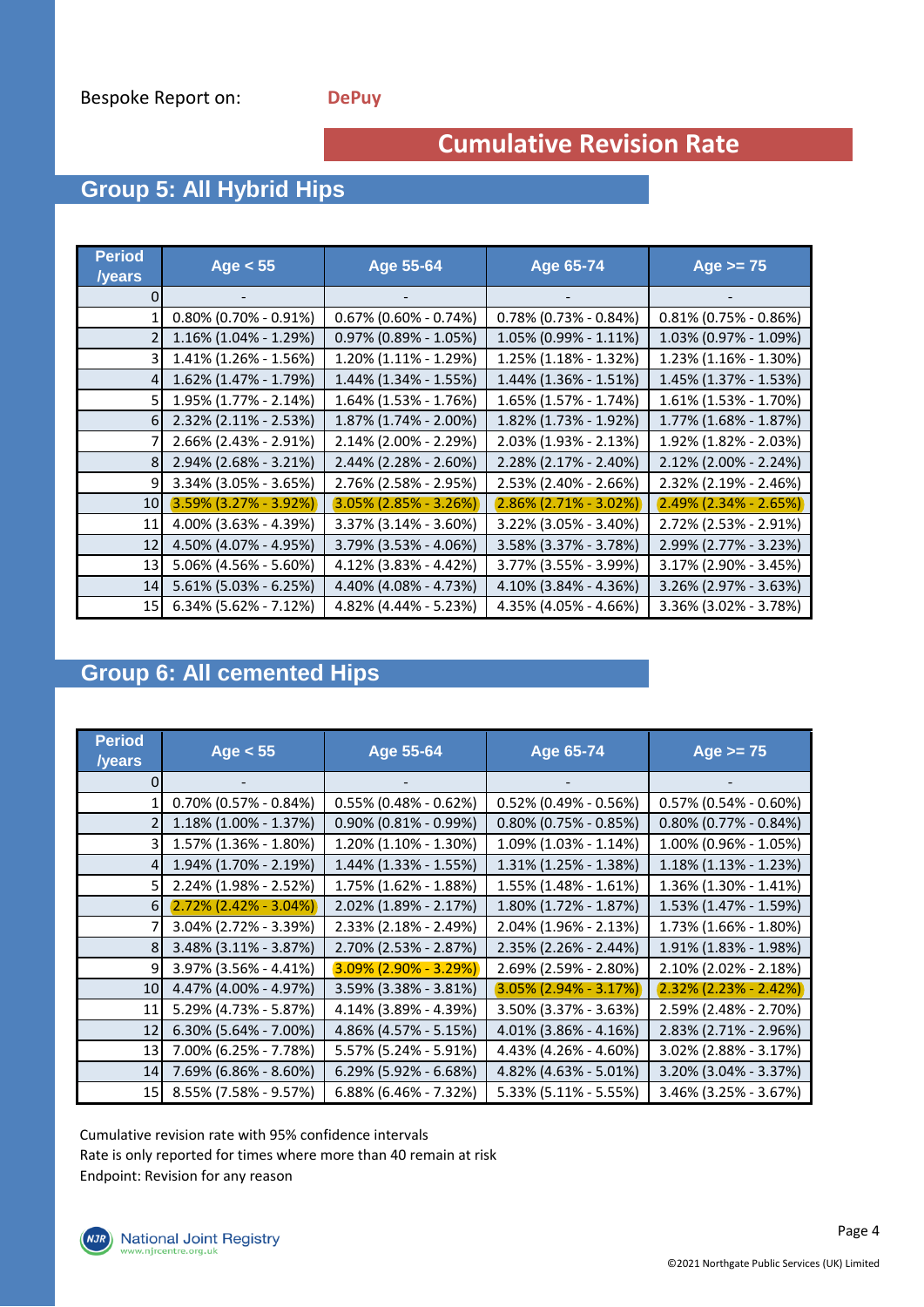#### **Cumulative Revision Rate**





Cumulative revision rate with 95% confidence intervals Rate is only reported for times where more than 40 remain at risk Endpoint: Revision for any reason

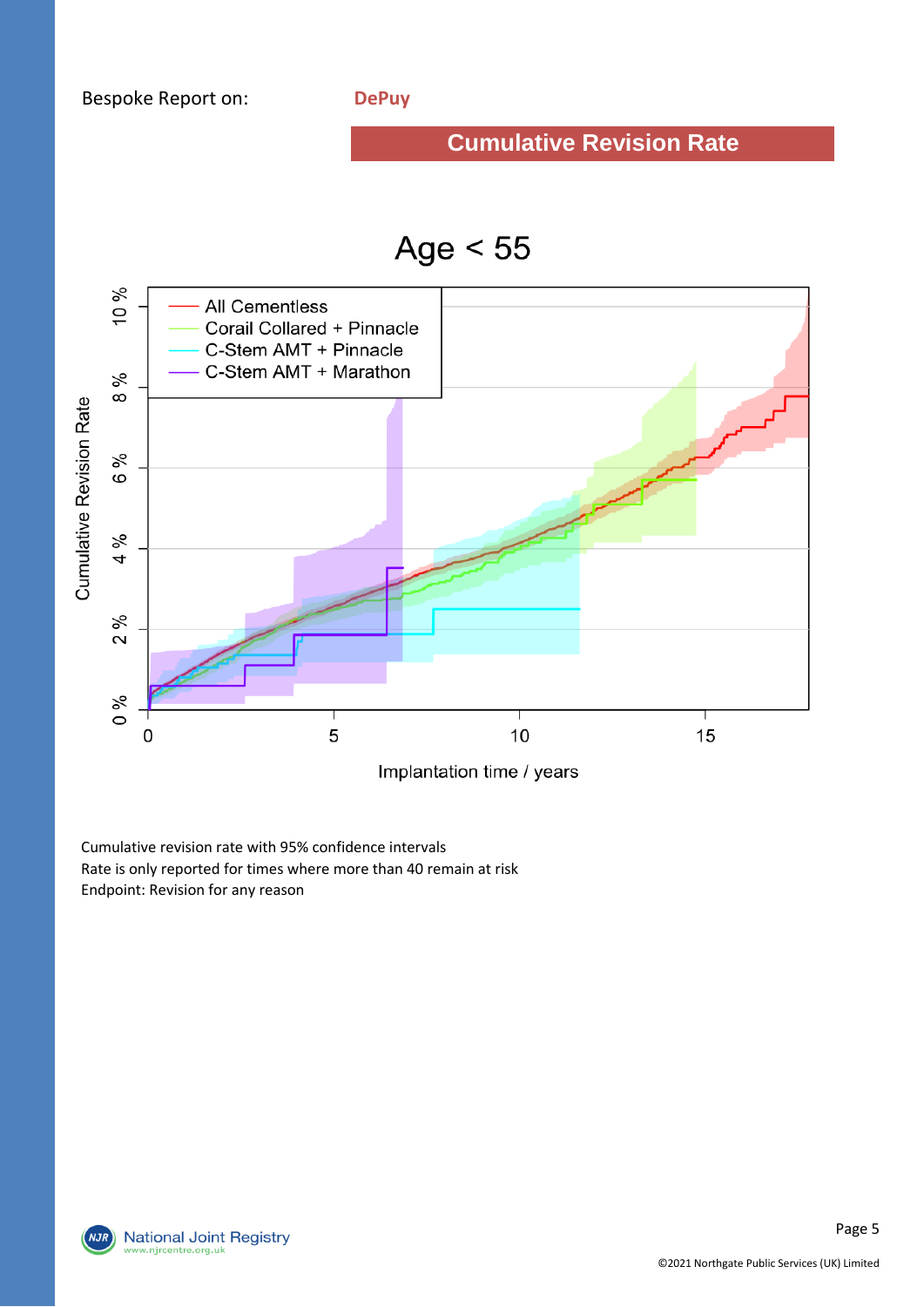#### **Cumulative Revision Rate**

# Age 55 - 64



Cumulative revision rate with 95% confidence intervals Rate is only reported for times where more than 40 remain at risk Endpoint: Revision for any reason

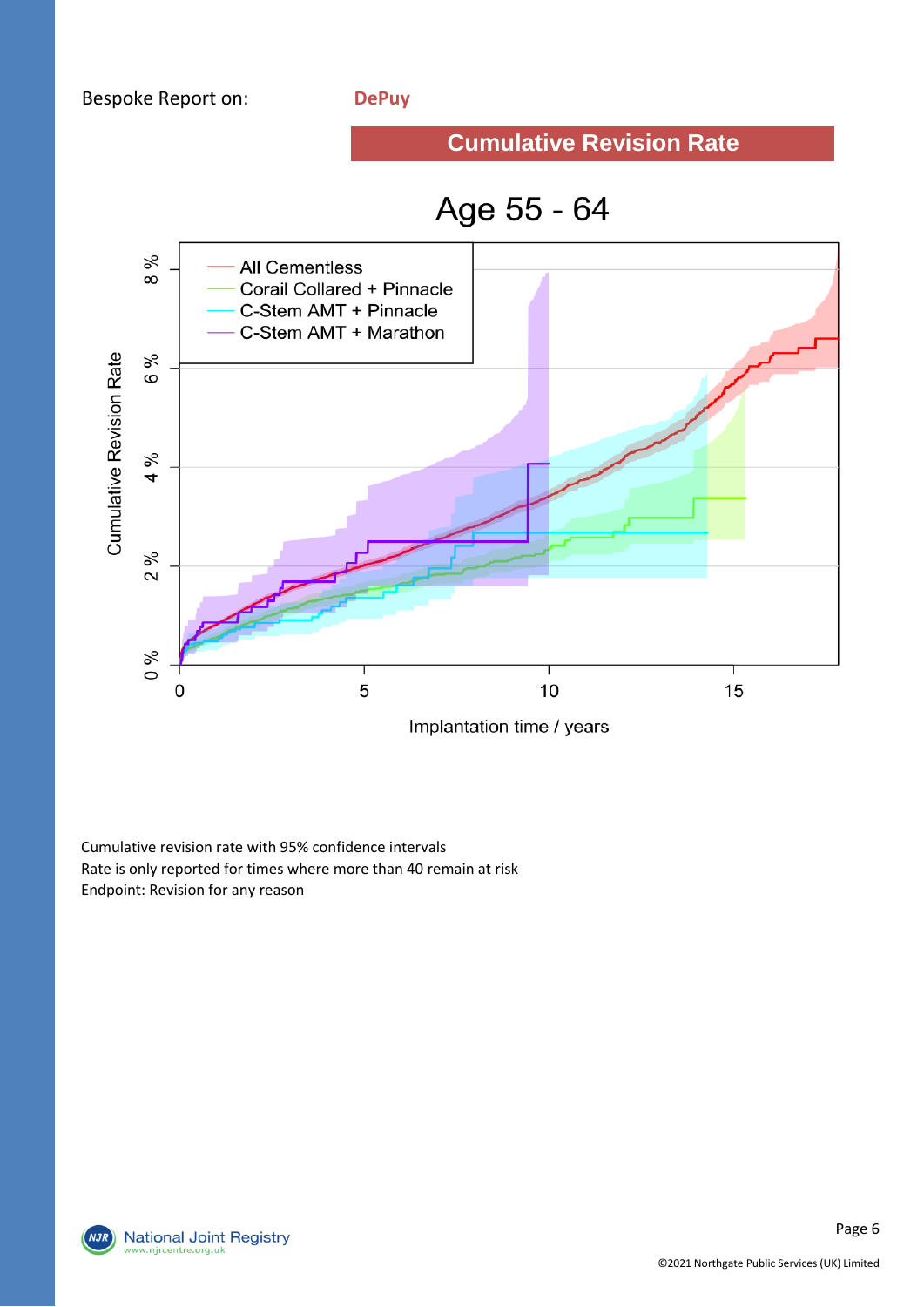#### **Cumulative Revision Rate**



Cumulative revision rate with 95% confidence intervals Rate is only reported for times where more than 40 remain at risk Endpoint: Revision for any reason

**National Joint Registry** w.njrcentre.org.uk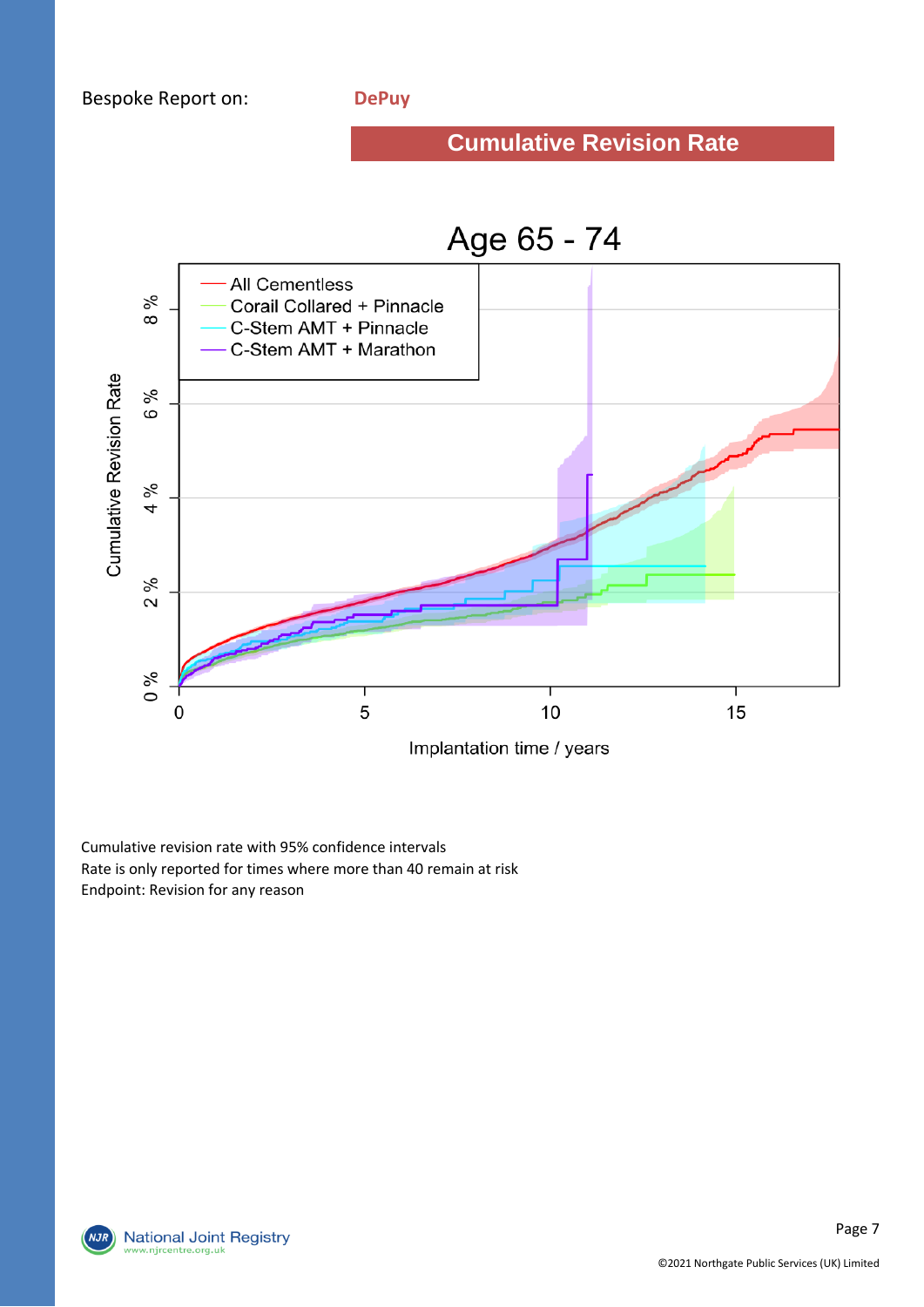# **Cumulative Revision Rate**



Cumulative revision rate with 95% confidence intervals Rate is only reported for times where more than 40 remain at risk Endpoint: Revision for any reason